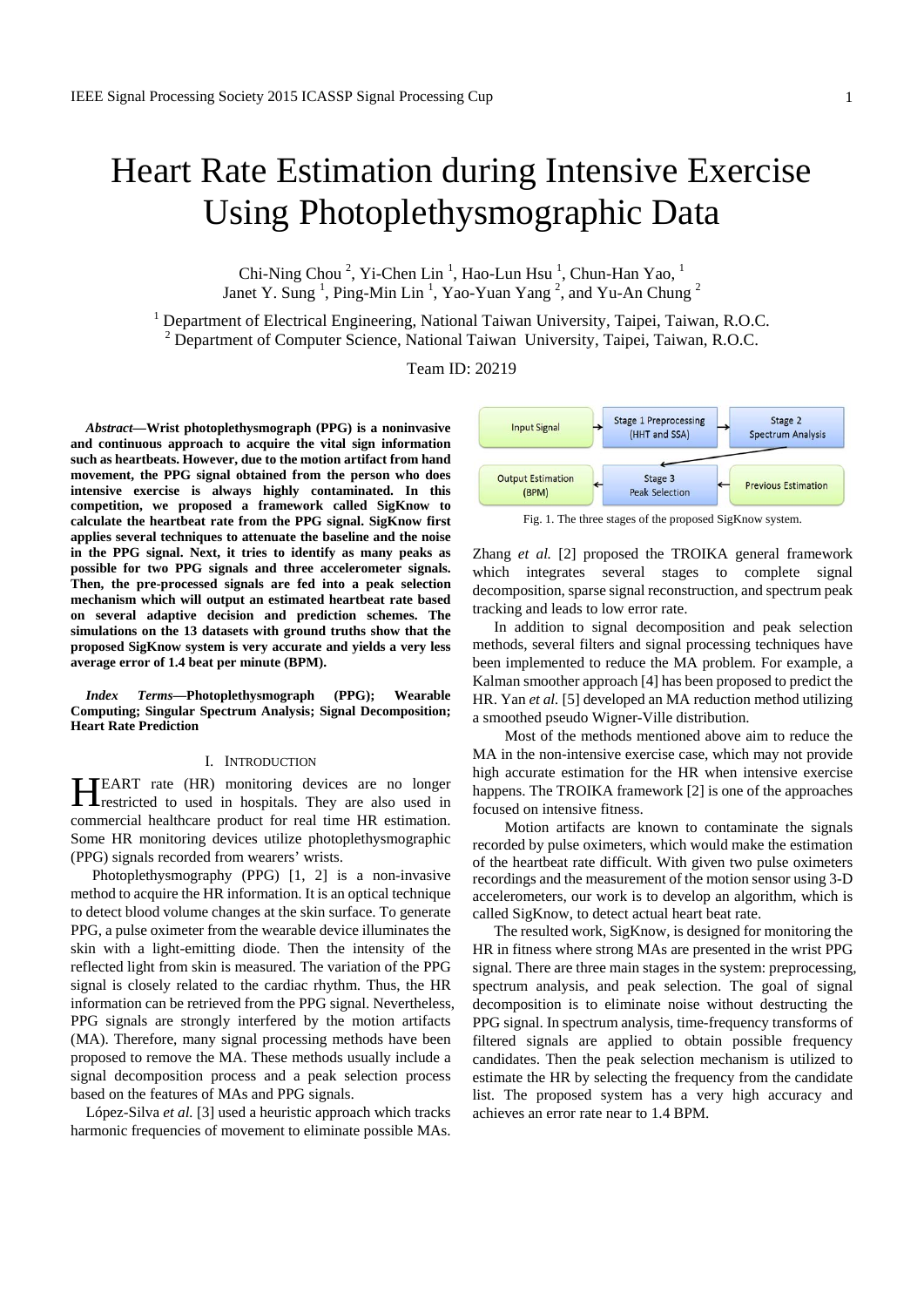## II. ALGORITHM AND FRAMEWORK

There are three main stages in the proposed SigKnow system: (i) preprocessing, (ii) spectrum analysis, and (iii) peak selection, as in Fig. 1.

The purpose of preprocessing is to eliminate as much noise as possible without destroying the original signal. It first utilizes the Hilbert-Huang Transform (HHT) to handle the nonlinear and non-stationary MA in the input PPG signal. Then the signal is further decomposed by singular spectrum analysis (SSA) and independent component analysis (ICA).

In the second stage, spectrum analysis, the time series information is transformed into the frequency domain by the fast Fourier transform (FFT), the windowed FFT, or the periodogram.

In the last stage, we designed an adaptive peak selection mechanism to estimate the HR from (i) the spectrum of the PPG signal, (ii) the spectrum of the accelerometer signal, (iii) the variation of the energy of the accelerometer signal, which helps us to estimate whether the HR will increase or decrease, and (iv) the HR in the previous frame.

# *A. Preprocessing*

# *1) Hilbert-Huang Transform (HHT)*

Unlike the traditional method that uses a band-pass filter for denoising, SigKnow adopts the HHT to pre-filter the PPG signal. The HHT has the advantage of preserving the time domain information in nonlinear and non-stationary signals. It is an adaptive method to analyze the characteristics of a signal in the time-frequency domain and yield a meaningful interpretation [6, 7].

There are two main parts in the HHT [7]: empirical mode decomposition (EMD) and Hilbert spectral analysis (HSA). In EMD, signals are separated into several intrinsic mode functions (IMFs). This decomposition method is based on the local time-scale characteristic of the data. Moreover, unlike sinusoid functions, the IMF has neither a fixed amplitude nor a fixed frequency. Therefore, it is applicable to nonlinear and non-stationary data.

Traditional signal analysis methods, such as the FFT, decompose a signal into sinusoidal components. However, many biomedical signals, such as ECG and PPG, are not sinusoidal waves. Directly applying the FFT on the PPG signals and truncating the high- and low-frequency information results in losing some essential information. This problem is similar to the Gibbs phenomenon. To better reconstruct the PPG signal, SigKnow replaced the band-pass filter with the HHT.

After EMD, the original PPG signal is separated into 8 components. Among the 8 components, the first two and the last two components, which correspond to the low frequency and the high frequency parts, are truncated. Then, the PPG signal is reconstructed by adding up the remained 4 components. Fig. 2 shows the frequency spectrums of the reconstructed signal after performing the HHT and the band-pass filter. As shown in Fig. 2(a), HHT method keeps some low-frequency and high-frequency information of the original signal.



Fig. 2. Signal filtered with (a) the HHT and (b) the band-pass filter.

#### *2) Singular Spectrum Analysis (SSA)*

There are 4 steps in total for Singular Spectrum Analysis (SSA) [8]: (i) embedding, (ii) singular value decomposition (SVD), (iii) grouping, and (iv) diagonal averaging.

Embedding is the step that maps a one-dimensional time series  $Y = y_1, y_2, ..., y_N$  into a two-dimensional matrix X:

$$
X = [x_1, x_2, ..., x_K]
$$
 where  $x_i = (y_i, ..., y_{i+L-1})^T$ , (1)

the matrix X is called a Hankel matrix.

Next, we perform SVD on the matrix X. It factorizes a matrix into U, Σ, and V ( $X = U\Sigma V^*$  where \* means conjugate and transpose.) For a given  $m \times n$  matrix X, after performing SVD, U is a  $m \times m$  unitary matrix,  $\Sigma$  is a m  $\times$  n diagonal matrix with eigenvalue on the diagonal, and V is an  $n \times n$  unitary matrix. Then, X can be decomposed into *d* components:

$$
X = X_1 + X_2 + \dots + X_d \tag{2}
$$

where *d* is the rank of X,  $X_i = \sqrt{\lambda_i} U_i V_i^T$ , and  $\lambda_i$  is the *i*<sup>th</sup> largest eigenvalue. Each set of  $(\lambda_i, U_i, V_i)$  is called the *i*<sup>th</sup> eigentriple.

The main difference between the SSA adopted in the proposed SigKnow system and the traditional SSA process is in the third step, grouping. In this step,  $k$  eigenvectors are selected where  $1 \leq k \leq d$ . These components are selected based on their similarity with the three-channel accelerometer data.

For the accelerometer data, the windowed periodogram is used to calculate the spectrum of the three accelerometer data. The frequency component with the maximum amplitude  $A_{max}$ is called the dominant frequency. If the amplitude  $A_i$  of the component  $f_i$  is larger than  $A_{max}/2$ , it is said to be one of the major components of the acceleration data. These major components are put into a group called  $M<sub>acc</sub>$ .

Among the  $d$  components generated by SVD from the PPG signal, those with the frequency close to any component in  $M_{\text{facc}}$  (within  $\pm 0.2$  Hz) are eliminated. However, the frequency of the MA may be close to the fundamental and harmonic frequencies of heartbeats. Thus, the component whose frequency is close to the HR in the previous window will not be deleted. Suppose that  $X_{i(j)}$   $(j = 1, 2, ..., k)$  are the undeleted components. Summing them, we obtain the matrix  $X_I = X_{i(1)} + X_{i(2)} + \cdots + X_{i(k)}$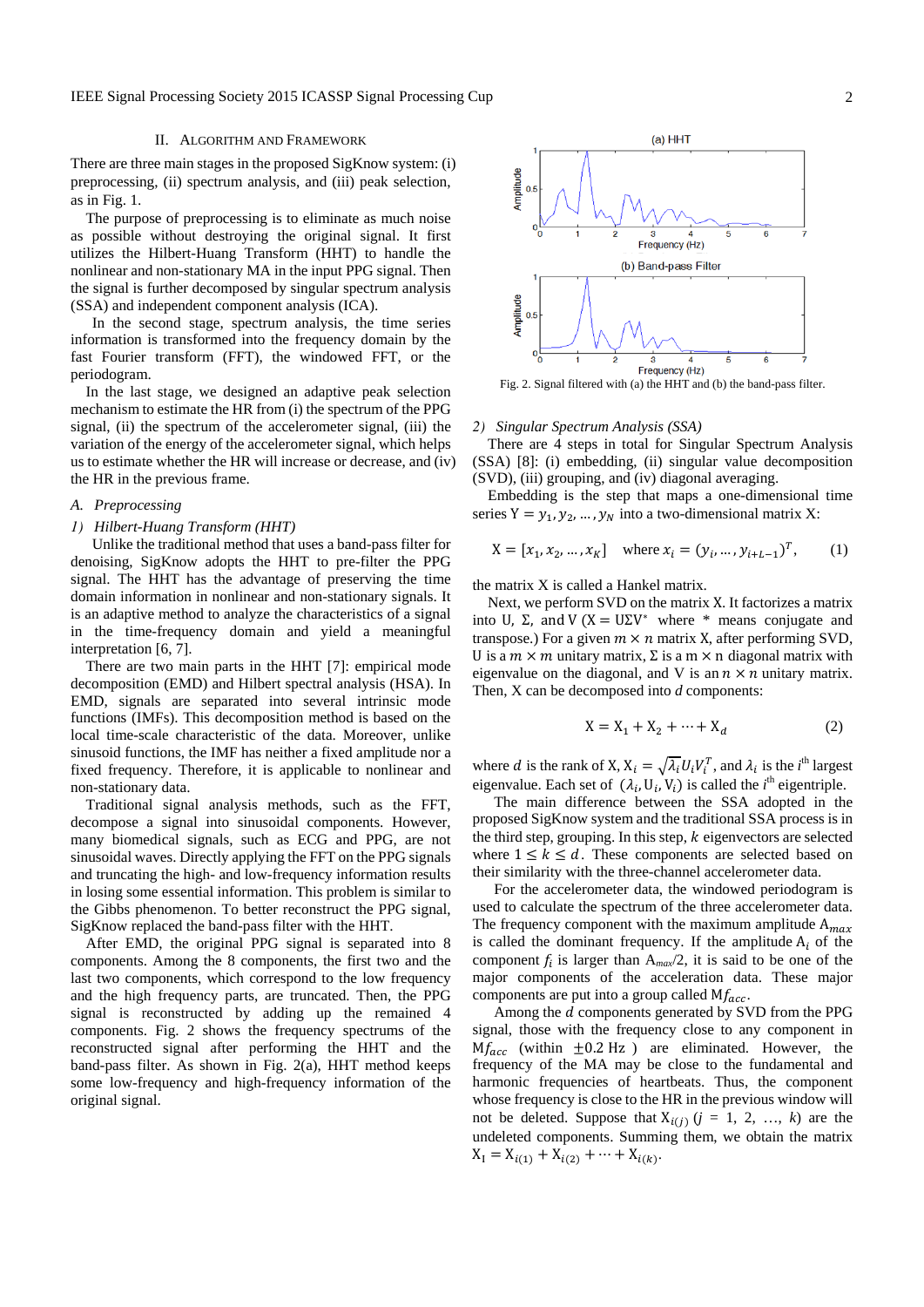Diagonal averaging is the last step of SSA. It transforms each Hankel matrix I into a time series  $z = [z_1, z_2, ..., z_N]$  where  $z_i$ equals to the average of  $X_I[p, q]$  where p and q satisfy

$$
p + q = i + 2. \tag{3}
$$

### *3) Independent Component Analysis (ICA)*

Other than SSA, we also tried the method of independent component analysis (ICA) for signal decomposition [9]. ICA is a statistical and computational technique to reveal the hidden factors within a random variable or a deterministic signal.

ICA is to construct a generative model for the observed multivariate data. In the model, the signal is assumed to be a linear mixture of some unknown latent components and the mixing system is also unknown. The latent variables are assumed non-Gaussian and mutually independent and they are called the independent components of the observed data.

The mathematical definition of ICA is as follows. Suppose that there are *n* signal sources  $s_1, s_2, ..., s_n$ , and we observe *n* linear mixtures  $x_1, x_2, \ldots, x_n$  of these *n* signal sources:

$$
x_j = a_{j,1} s_1 + a_{j,2} s_2 + \dots + a_{j,n} s_n, j = 1, \dots, n. \tag{4}
$$

The above equation can be re-expressed as a matrix form. If the column vectors of **x** are  $x_1, x_2, ..., x_n$ , the column vectors of **s** are  $s_1, s_2, ..., s_n$ , and the entries of **A** are  $a_{ij}$ , then the mixing model can then be written as

$$
\mathbf{x} = \mathbf{A}\mathbf{s}.\tag{5}
$$

Then, after estimating the matrix A, we can compute its inverse  $W = A^{-1}$ . Then, the independent component can be simply obtained by:

$$
s = Wx.
$$
 (6)

ICA is applied to separate noise from the two PPG signals. This idea is based on the assumption that the noise is independent of the PPG signal. SSA has the advantage of better defining the relationship between each PPG signal component and MA frequencies. After applying ICA to convert two PPG signals into two independent vectors, one of the vectors will contain the components which are highly related to the noise. This fact can be considered during peak selection.

## *B. Spectrum Analysis*

Spectrum analysis transforms the preprocessed data into the frequency domain and obtains several frequency candidates where the estimated BPM will be selected from. To avoid the ringing artifact from the sinc function, we replace the rectangular window in the fast Fourier transform (FFT) with an asymmetric Gaussian window:



frequency domain.

$$
y(t) = \begin{cases} \exp\left(-15\frac{125(t-12)+0.5}{1500}\right), t \le 12\\ \exp\left(-4\frac{125(t-12)-0.5}{500}\right), t > 12 \end{cases}
$$
(7)

From Fig. 3, it is clear that there is only a peak near the origin. Compared to the rectangular window, there is only a peak produced by the signal after convolution of two frequency-spectrums. That is, it will reduce the pseudo-peaks from the original rectangular window whose FFT is a sinc function. Therefore, it decreases the number of local maximums (i.e., the frequency candidates) and reduces the computation time of peak selection.

In the spectrum analysis, one may choose all the peaks of the spectrum as the frequency candidates used in the next stage. However, it is inevitable that, if the frequency of the heartbeats is very close to that of the MA, the two components will overlap in the frequency domain and one of the components is missed when selecting frequency peaks. To recover the missing peak, we try to analyze the spectrum and find all the points with different slopes in the left side and the right side. After considering the slope variation, not only the local maxima but also the others points will be considered as the candidates. It is helpful to reduce the error caused from the MA and noise. Moreover, to increase the accuracy of frequency estimation, we adopt the 15,000-point FFT, since the frequency interval is  $Fs/N$  where  $Fs = 125 Hz$  is the sampling frequency and *N* is the number of the points of the FFT.

### *C. Peak Selection*

The proposed peak selection mechanism considers the following features of the signals: the amplitude of each frequency candidate obtained from the PPG signal, the frequency spectrums of the PPG and accelerometer signals, the energy variation of the accelerometer signal, and the HR of the previous window.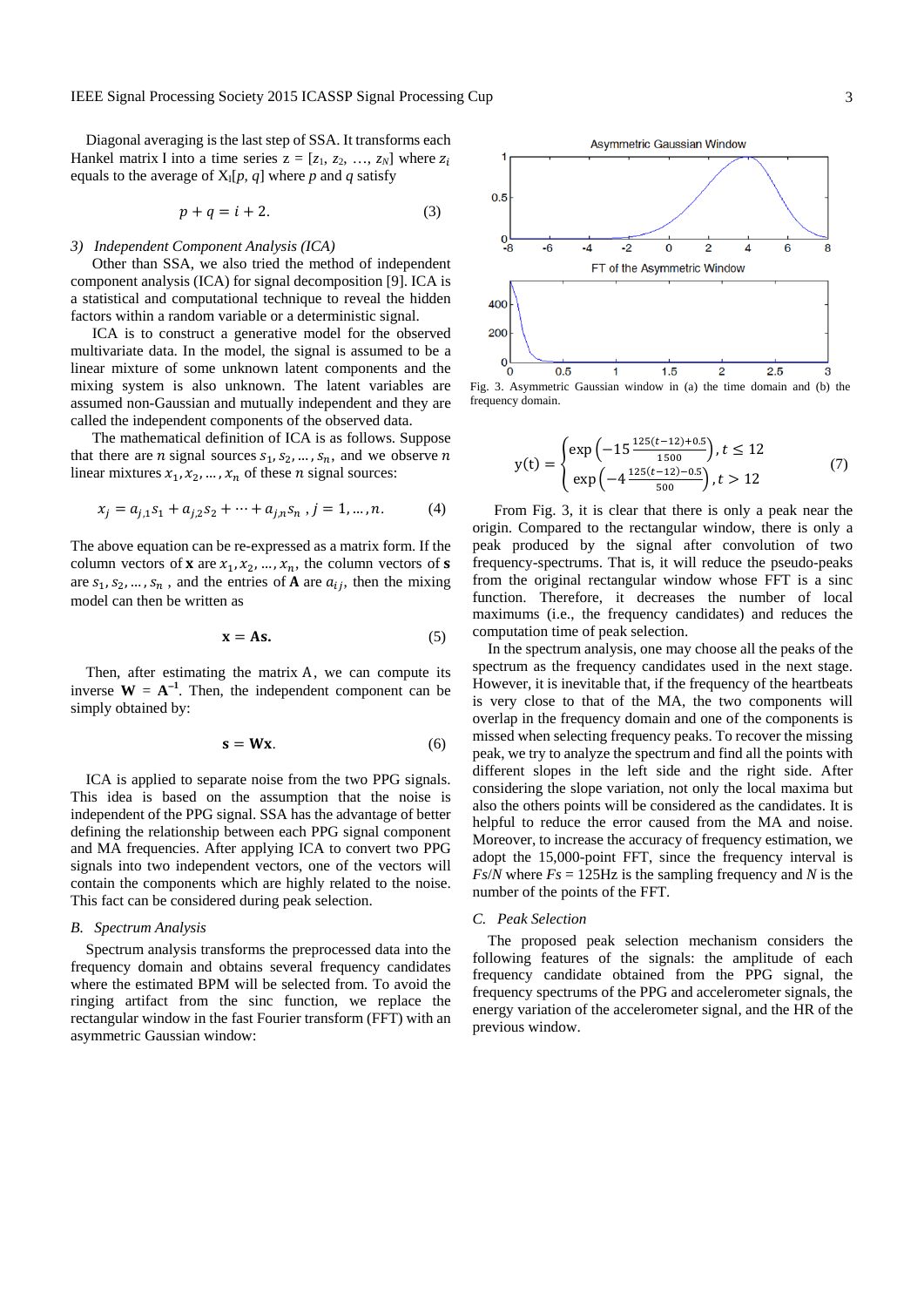

Fig. 4. Flowchart for the proposed peak selection mechanism.

After preprocessing and spectrum analysis, we obtain a group of frequency candidates. Each of them is represented by a tuple  $(f_i, A_i)$  where  $f_i$  is the frequency and  $A_i$  is the amplitude. A cost value is also assigned for every candidate. The peak selection mechanism adjusts the cost of each candidate considering the features mentioned above. The frequency candidate with the least cost value is chosen as the estimated heartbeat rate.

Before assigning a cost value for each candidate, the peak selection mechanism lowers the amplitude  $A_i$  of the candidates who have the similar frequency as that of MA, including the dominant and harmonic frequencies. Moreover, if the amplitude  $A_i$  is lower than a threshold, then the frequency candidate is removed from the list.

Then, the cost value for each candidate is calculated according to both the frequency value and the amplitude with a linear model:

$$
cost_{total}(i) = c(cost_{amp}(i) + \sum_{i=1}^{n} cost_{amp}(i)) + cost_{freq}(i)
$$

(8)

where  $c$  is some constant,  $cost_{amp}$  and  $cost_{freq}$  are the costs related to amplitude and frequency, respectively. Both of them are decided by linear models with coefficient  $\lambda$ ,  $\alpha$ , and  $\beta$ . We obtain cost<sub>amp</sub> by dividing some constant  $\lambda$  with the amplitude:

$$
\cot_{amp}(i) = \frac{\lambda}{A_i}.\tag{9}
$$

The larger the amplitude is, the lower the cost is. Therefore, the frequency candidate with higher amplitude has a higher possibility to be selected as the estimated HR. A rather complicated process is designed for calculating  $cost_{freq}$ using both the frequency of the candidate,  $f_i$ , and the BMP of the previous window  $f_{previous}$  or the average BPMs  $f_{avg}$  of the previous four windows:

$$
\text{cost}_{freq}(i) = \alpha \cdot g(f_i - f_{previous}) + \beta \cdot g(f_i - f_{avg}) \quad (10)
$$

where  $\alpha$  and  $\beta$  are coefficients and  $g(df) (df = f_i - f_{previous}$  or  $df = f_i$  $f_i - f_{avg}$ ) is a linear model shown as in Fig. 5. If the input frequency is far away from the BMPs in previous windows, cost*freq* will have a higher value. In addition to the previous BMPs, the proposed algorithm also applies the gradient of MA, which is denoted by  $MA_{grad}$ , to estimate the HR of the current window.  $MA_{\text{grad}}$  implies the variation of motion intensity: a higher absolute value means more intense movement. Three models are established for different  $MA_{grad}$  which will affect the value of the coefficients  $\alpha$  and  $\beta$ . MA $_{grad}$  can be determined from the variation of the energy of the accelerator signal.

Last but not least, since there is no enough previous result for the first four windows, previous estimation and  $MA_{grad}$  is not applied for those windows.



Fig. 5. Linear models used for determining cost<sub>freq</sub> where *df* is the difference between  $f_i$  and the BMP of the previous window  $f_{previous}$  or the average BMPs of the previous four windows  $f_{avg}$ . If the motion is getting more and more intense (MA<sub>grad</sub>  $\geq$  0.0015), one can conclude that the HR should have an increasing trend. Therefore, if the frequency is larger than the HR of the previous window, a smaller cost will be assigned. As for the moderate motion case ( $|M_{qrad}| \leq 0.0015$ ), the model has a steeper slope since the signal is expected to be less affected by the MA.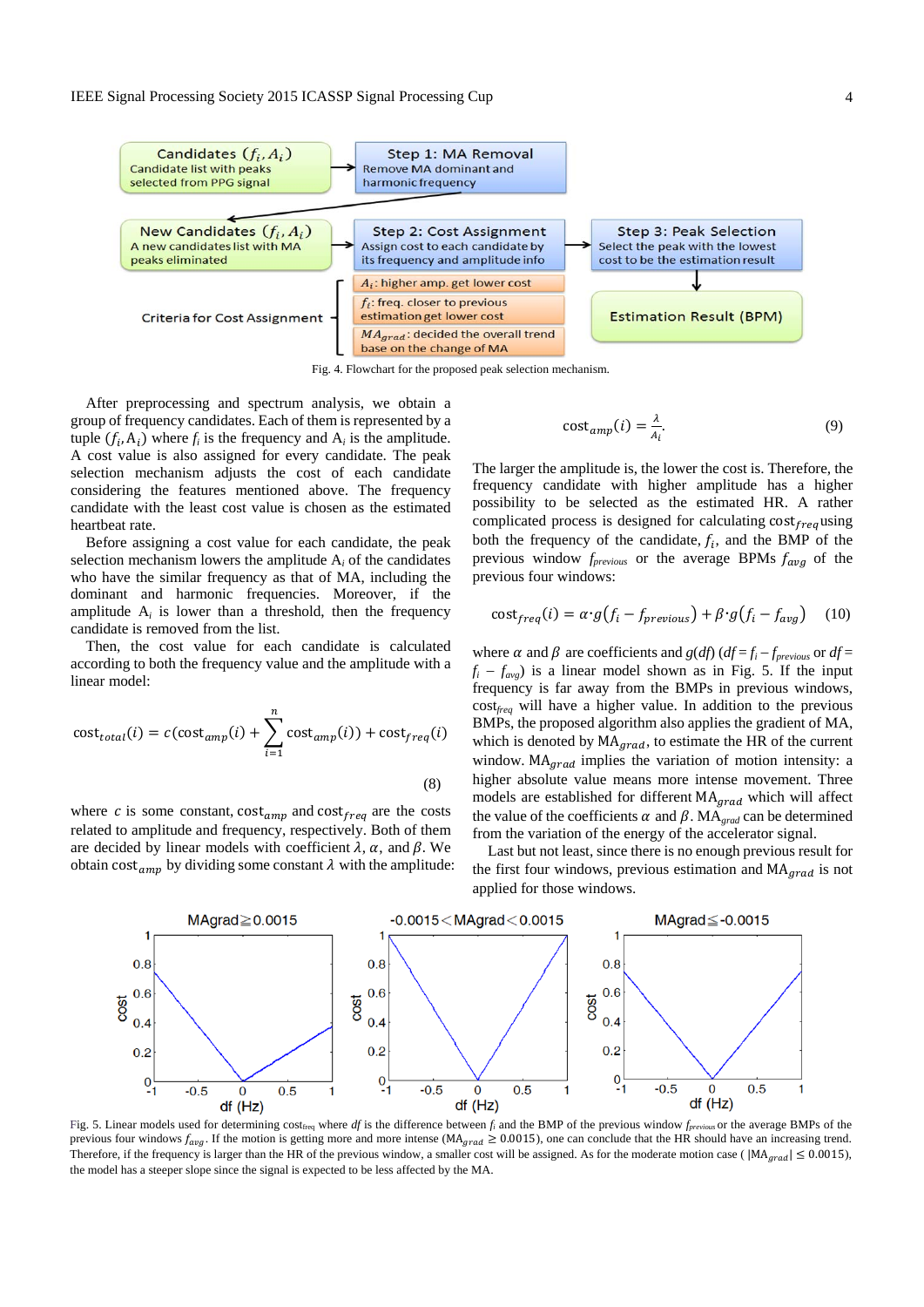# III. EXPERIMENTAL RESULT

#### *A. Data Recording*

The training sets we used for SigKnow was provided by Z. Zhang *et al.* [2]. Each dataset corresponds to a subject who performed a variety of physical exercises such as fast running, weightlifting, or jumping and contains a two-channel PPG signal and a three-axis accelerometer signal from his wrist and a one-channel ECG signal from his chest. The ECG signal provides the ground-truth of heart rates. All these signals were recorded simultaneously at the sampling rate of 125 Hz.

Among the 13 datasets, 12 of them were measured while the subjects were running with changing speed: resting for 0.5 minute, running with the speed of 6-8 km/hour for 1 minute, running with 12-15 km/hour for 1 minute, running with 6-8km/hour for 1 minute, running with 12-15 km/hour for 1 minute, and taking a rest for  $0.5$  minute. The  $13<sup>th</sup>$  dataset was recorded while the subject was doing push-up.

# *B. Source Code and Parameter Settings*

In our program we revised the peak detection package by Eli Billauer and the Singular Spectrum Analysis smoother by Francisco Javier Alonso. The peak tolerance in peak detection is set to be 0.05. As for the linear model used in peak selection, we found empirically that setting the parameters  $(c, \lambda, \alpha, \beta)$  to  $(1.5, 10.8, 10)$  yields the best result.

#### *C. Performance Measurement*

Since the performance of an algorithm judged by this competition is the Average Absolute Error (AAE), we will also use it to estimate the in-sample (training sets) performance of the proposed method. The AAE is defined as follows:

$$
AAE(a given algorithm) = \frac{1}{N} \sum_{i=1}^{N} |BPM_{est}(i) - BPM_{true}(i)|
$$
\n(11)

where N is the number of time windows,  $BPM_{est}(i)$  is the estimated BPM in the  $i^{\text{th}}$  time window, and BPM $_{true}(i)$  is the corresponding ground truth. What we are trying to do is to minimize the AAE of training sets but simultaneously taking robustness into consideration, i.e., keep our model from the over-fitting problem (the problem means performing perfectly on training sets but poorly on testing sets).



Fig. 6. Estimation result of the ICA method and the SSA method.

#### *D. Result and Discussion*

Table 1 shows the BPM estimation error of using different combinations of techniques. According to the average error, decomposing the signal with the HHT and the SSA and using a rectangular window for spectrum analysis yields the best result.

In our study, we found that the HHT acts as a better filter for non-sinusoidal signal. However, since the recursive process is required, it costs more computation time. Therefore, the final version of SigKnow only applies the HHT at the first 10 seconds to correctly initialize the peak selection mechanism.

Another fact we found is that, due to the similarity between the real PPG signal and the MA, SSA is a better method for signal decomposition. As shown in Fig. 6, the ICA method has a higher possibility of over or under estimate the HR. The average error for ICA is 2.9 BPM and that of SSA is 1.4 BPM.

Figs. 7 and 8 shows the overall estimation result of the  $5<sup>th</sup>$ and the 9<sup>th</sup> dataset. The proposed SigKnow system successfully finds the initial HR for the dataset and accurately estimates the HR during acceleration. Fig. 9 is a typical case for spectrum analysis and peak selection. Various peaks are selected as frequency candidates, marked by red stars. However, the cost of the candidate whose frequency is similar to the major frequency of the MA is increased. Therefore, the mechanism eventually selected the right peak though its amplitude is lower.

Compared to traditional methods, SigKnow uses different methods to eliminate the noise in the first two stages. This is to avoid signal distortion in the PPG channel and the risk of eliminating the true heartbeat frequency that is close to the frequency of the MA. The proposed SigKnow system also adopts an advanced mechanism to find the best estimated BPM

|                                  |      | Subj 1   Subj 2   Subj 3   Subj 4   Subj 5   Subj 6   Subj 7   Subj 8   Subj 9  Subj 10 Subj 11 Subj 12 Subj13   AVG |      |      |      |      |      |      |      |       |      |      |      |      |
|----------------------------------|------|----------------------------------------------------------------------------------------------------------------------|------|------|------|------|------|------|------|-------|------|------|------|------|
| $Err( BP +SSA + RFFT)$           | 2.93 | 4.12                                                                                                                 | 3.67 | 4.24 | 3.89 | 3.89 | 2.37 | 4.59 | 4.45 | 6.31  | 2.91 | 3.75 | 5.42 | 4.04 |
| Err (HHT +SSA+RFFT)              | 1.31 | 1.10                                                                                                                 | 0.74 | 1.27 | 1.01 | 1.01 | 0.69 | 1.07 | 0.87 | 2.90  | 1.53 | 1.52 | 3.01 | 1.39 |
| Err (HHT <sup>*</sup> +SSA+RFFT) | 1.34 | 1.06                                                                                                                 | 0.74 | 1.16 | 1.01 | 1.02 | 0.69 | 1.06 | 0.86 | 3.20  | 1.54 | 1.52 | 3.23 | 1.42 |
| Err (HHT <sup>*</sup> +ICA+RFFT) | 2.10 | 2.11                                                                                                                 | 1.24 | 1.51 | 1.18 | 1.25 | 0.99 | 5.51 | 6.64 | 7.95  | 2.08 | 1.77 | 3.39 | 2.90 |
| Err (HHT*+SSA+GFFT)              | 1.88 | 2.30                                                                                                                 | 1.29 | 1.48 | 1.18 | 1.35 | 1.00 | 5.73 | 7.20 | 10.08 | 2.09 | 2.34 | 3.40 | 3.18 |

Table 1. Estimation errors of the provided 13 datasets using different combinations of techniques. HHT\* stands for using the HHT at the first 20 second.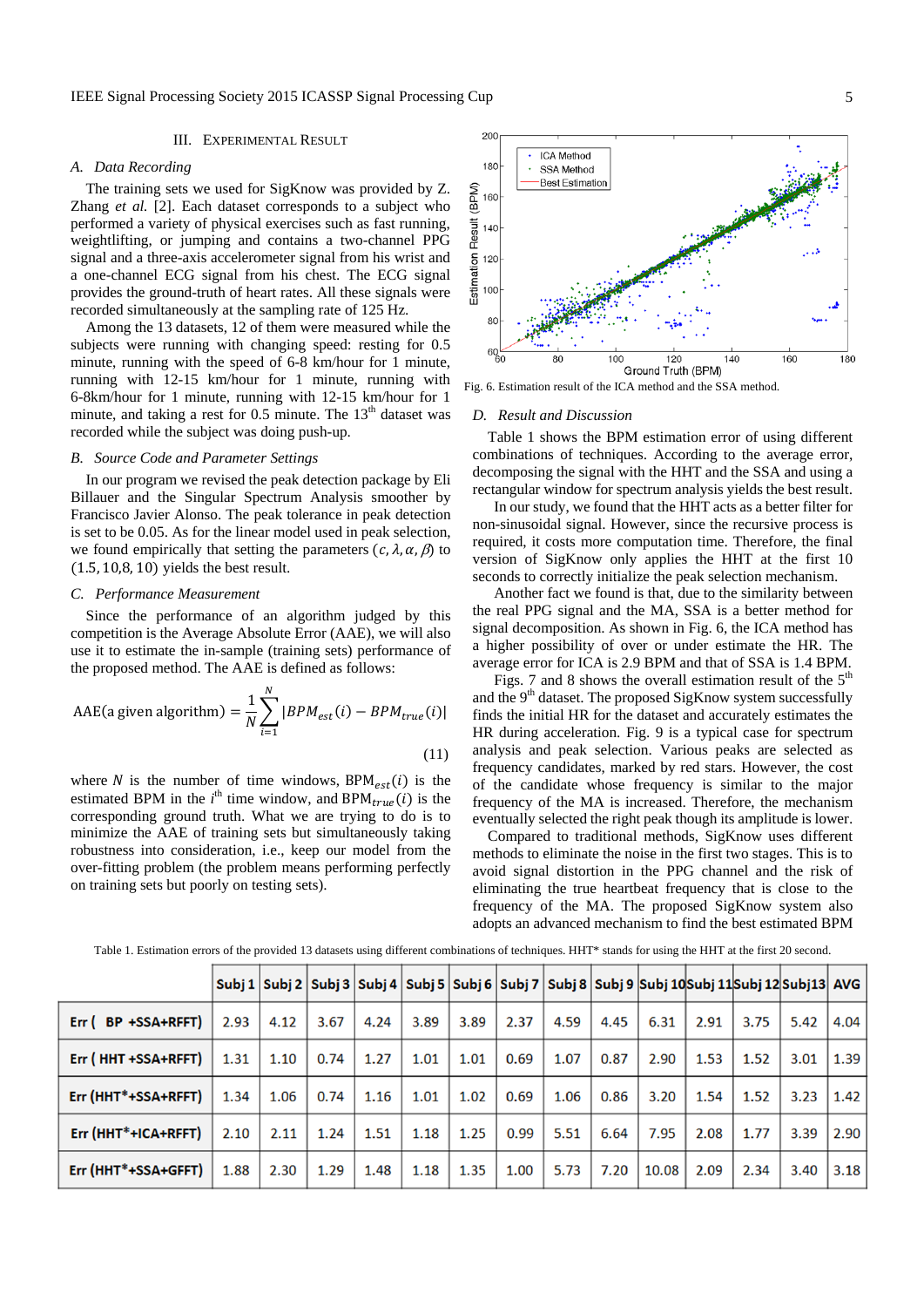

Fig. 7. Overall heartbeat rate estimation result of the 5<sup>th</sup> dataset. Fig. 8. Overall heartbeat rate estimation result of the 9<sup>th</sup> dataset.

among all peak candidates. Our delicate peak selection mechanism gives a very satisfactory result and the error is 1.4 BPM in average.

### IV. CONCLUSION AND FUTURE WORK

The proposed SigKnow system is robust to estimate the HR from PPG signal during intensive motion. It first preprocesses the input PPG signal and removes the noise using the HHT and SSA. This step is performed carefully to avoid the distortion on the PPG signal. Then the time series is transformed into the frequency domain with the FFT in the second stage, i.e., spectrum analysis. After the FFT, candidates for possible BPM are selected based on the amplitude and the slope in the frequency domain. In the last stage, peak selection, the relative amplitudes of the frequency candidates, the difference between the frequency values and the previous BPM, and the spectrum of the accelerometer signals are used to select the BPM from frequency candidates. Moreover, the MA gradient (i.e., the energy variation of the accelerometer signal) is also applied to estimate the trend of the BPM. For the 13 datasets provided by Z. Zhang *et al.* [2], SigKnow yields a very accurate result with the average error of 1.4 BPM.

Nevertheless, there are still some special cases where the peak selection mechanism may fail to output the right estimation, as in Fig. 10. Moreover, some further improvement can be made for the three stages. During preprocessing, the autocorrelations and cross correlations of PPG signals and accelerometer may be applied to facilitate signal decomposition. In addition to the Fourier transform, other spectrum analysis methods can also be used in the second stage, such as the Gabor transform, the generalized spectrogram, and the wavelet transform. As for the peak selection mechanism, we found that identifying and eliminating the respiratory signal will increase the accuracy of the  $10<sup>th</sup>$  dataset. However, in some cases, the HR frequency will be misidentified as the respiratory frequency. Better identifying the respiratory peak will increase the accuracy of our peak selection mechanism.







Fig. 10. Special case: The preferred frequency candidate actually has the largest amplitude in PPG signal 1 and the second largest in PPG signal 2. Its location is also close to the previous estimation. However, the preferred candidate has the same frequency as the dominant MA frequency, which makes its cost increased. Therefore, the peak selection mechanism eventually selects the peak near to the previous estimation though its amplitude is far smaller than the preferred one.